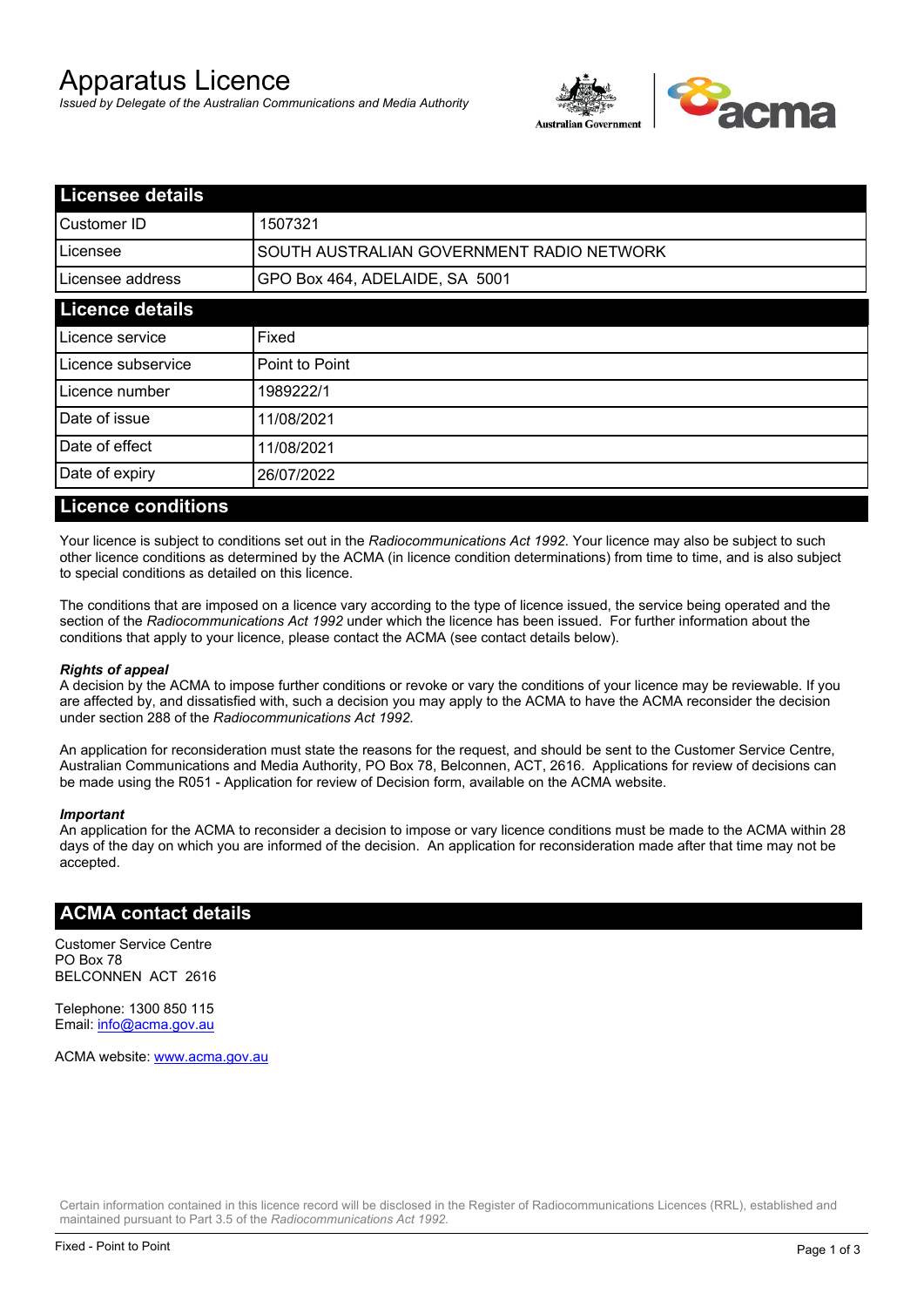# **Advisory Notes applying to licence no.: 1989222/1**

Conditions applicable to the operation of Point to Point station(s) authorised under this licence can be found in the Radiocommunications Licence Conditions (Apparatus Licence) Determination and the Radiocommunications Licence Conditions (Fixed Licence) Determination, the 'fixed licence lcd'. Copies of these determinations are available from the ACMA and from the ACMA home page (www.acma.gov.au).